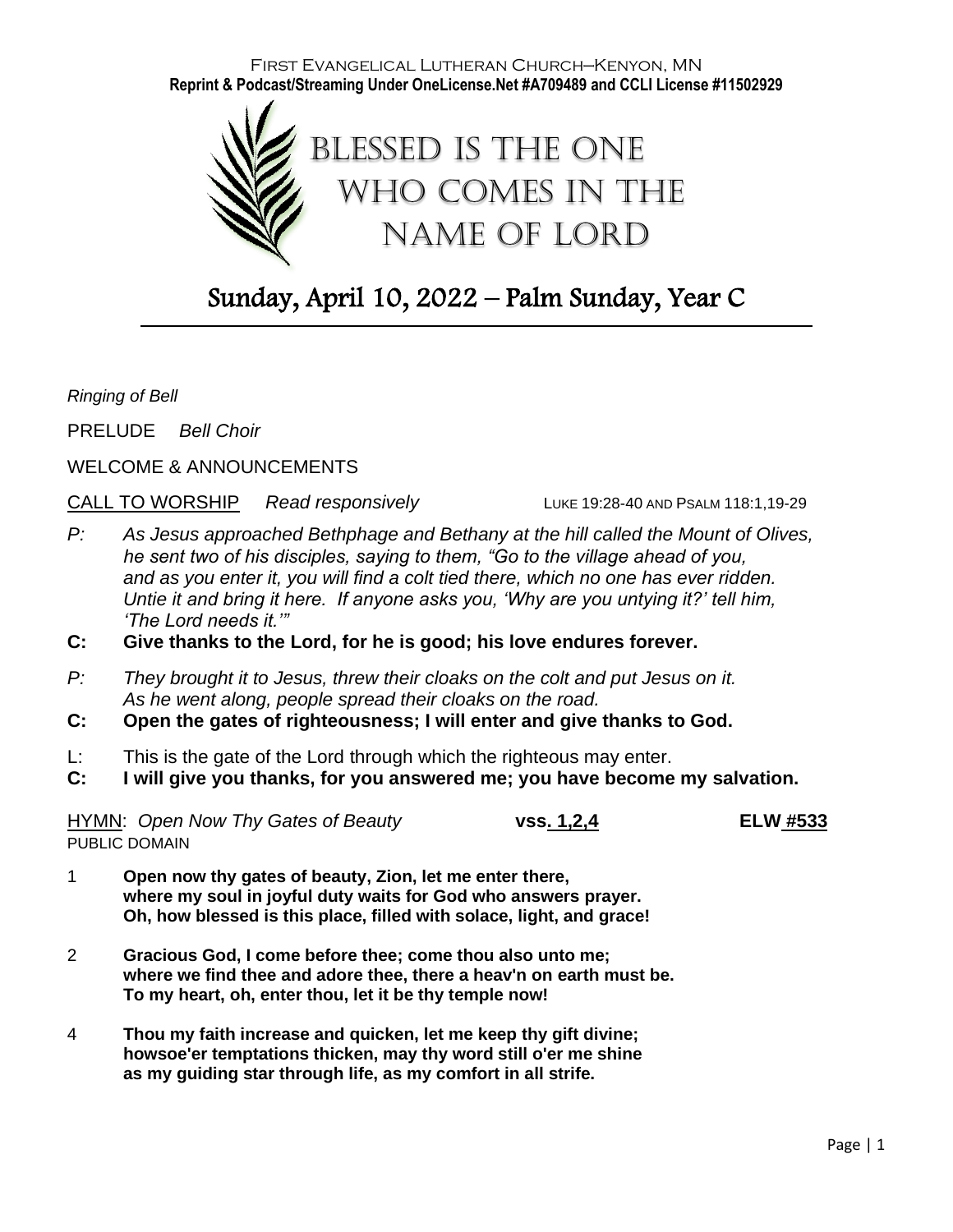- L: The stone the builders rejected has become the cornerstone; the Lord has done this, and it is marvelous in our eyes.
- **C: This is the day the Lord has made; let us rejoice and be glad in it!**
- L: This is the day the Lord has made let us rejoice and be glad in it!
- **C: O Lord, save us; O Lord, grant us success.**
- *P: When he came near the place where the road goes down the Mount of Olives, the whole crowd of disciples began joyfully to praise God in loud voices for all the miracles they had seen.*
- **C: Blessed is he who comes in the name of the Lord. From the house of the Lord we bless you.**
- L: The Lord is God, and he has made his light shine upon us. With branches in hand, join in the festal procession.
- *P: Some of the Pharisees in the crowd said to Jesus, "Teacher, rebuke your disciples!" "I tell you," he replied, "if they keep quiet, the stones will cry out."*
- **C: You are my God, and I will give you thanks; you are my God and I will exalt you. Give thanks to the Lord, for he is good' his love endures forever.**

PROCESSIONAL HYMN WITH PALMS *All Glory, Laud, and Honor* **vss. 1,3,4 ELW #344** PUBLIC DOMAIN

*REFRAIN* **All glory, laud and honor to you redeemer king, To whom the lips of children made sweet hosannas ring.**

- 1 **You are the king of Israel and David's royal Son, Now in the Lord's name coming, our king and blessed one.** *REFRAIN*
- 3 **The multitude of pilgrims with palms before you went; Our praise and prayer and anthems before you we present.** *REFRAIN*
- 4 **To you, before your passion, they sang their hymns of praise. To you, now high exalted, our melody we raise.** *REFRAIN*

# CONFESSION AND FORGIVENESS

- P: O God,
- **C: we stand at the gate, hesitant and uncertain. At times we are unwilling to answer your invitation; slow to take steps into the journey toward your Kingdom. Forgive us, we pray. Help us to embrace the joy and pain which comes from following you, of loving others, of accepting ourselves. Grant us the courage to join you in the procession; the selflessness to lay our cloaks before you; the freedom to lift our palms to your glory; and the knowledge that by your grace we are forgiven. Amen.**
- P: Hear this good news! The procession is ever moving forward. We can join at any moment. The invitation still stands! In the name of Jesus Christ you are forgiven!
- **C: In the name of Jesus Christ you are forgiven! Glory to God! Amen!**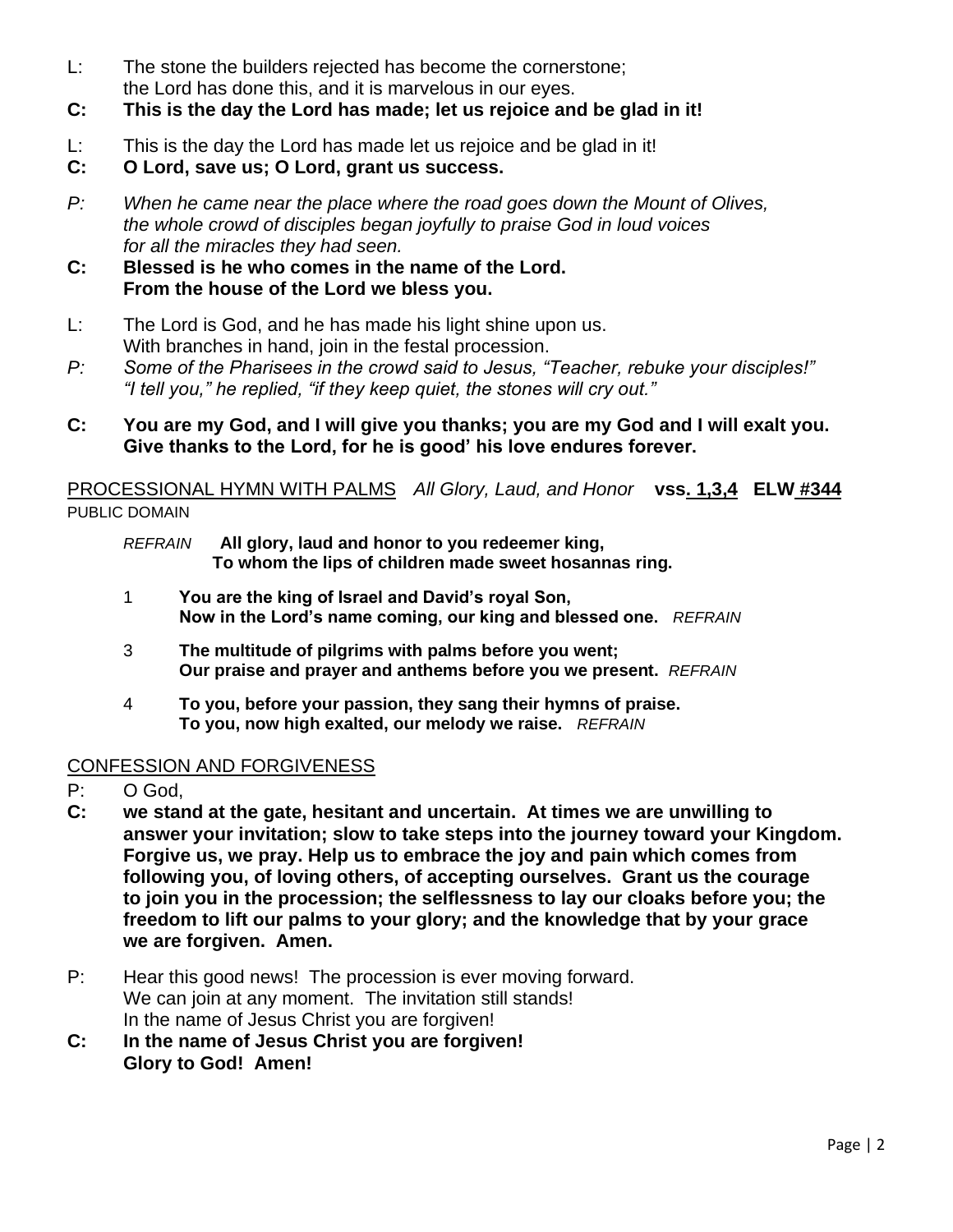## PRAYER OF THE DAY: *We pray together*

**O God of mercy and might, in the mystery of the passion of your Son you offer your infinite life to the world. Gather us around the cross of Christ, and preserve us until the resurrecttion, through Jesus Christ, our Savior and Lord, who lives and reigns with you and the Holy Spirit, on God now and forever. Amen.**

# A READING FROM PHILIPPIANS 2:5-11

<sup>5</sup>Let the same mind be in you that was in Christ Jesus,  $6$ who, though he was in the form of God, did not regard equality with God as something to be exploited, <sup>7</sup>but emptied himself, taking the form of a slave, being born in human likeness. And being found in human form, <sup>8</sup>he humbled himself and became obedient to the point of death—even death on a cross. <sup>9</sup>Therefore God also highly exalted him and gave him the name that is above every name,  $10$ so that at the name of Jesus every knee should bend, in heaven and on earth and under the earth, <sup>11</sup>and every tongue should confess that Jesus Christ is Lord, to the glory of God the Father.

WORD OF GOD WORD OF LIFE. **THANKS BE TO GOD.**

MESSAGE – "Poured Out"

*Oil – Mary, friend of Jesus Water – Simon Peter, disciple of Jesus Wine – Judas, disciple and betrayer of Jesus Blood – Roman soldier, executioner of Jesus Tears – Mary, mother of Jesus –Musical Offering: 'Holy Now'– Light – Salome, follower of Jesus*

HYMN: *Canticle of Turning* **vss. 1,4 ELW #723** REPRINT & PODCAST/STREAMING UNDER ONELICENSE.NET

- 1 **My soul cries out with a joyful shout that the God of my heart is great, and my spirit sings of the wondrous things that you bring to the ones who wait. You fixed your sight on your servant's plight, and my weakness you did not spurn, so from east to west shall my name be blest. Could the world be about to turn?**
- *REFRAIN* **My heart shall sing of the day you bring. Let the fires of your justice burn. Wipe away all tears, for the dawn draws near, and the world is about to turn.**
- 4 **Though the nations rage from age to age, we remember who holds us fast: God's mercy must deliver us from the conqueror's crushing grasp. This saving word that our forebears heard is the promise which holds us bound, till the spear and rod can be crushed by God, who is turning the world around.** *REFRAIN…*

## APOSTLES CREED

**I believe in God, the Father almighty, creator of heaven and earth. I believe in Jesus Christ, God's only Son, our Lord, who was conceived by the Holy Spirit, born of the virgin Mary, suffered under Pontius Pilate, was crucified, died, and was buried; he descended to the dead. On the third day he rose again; he ascended into heaven, he is seated at the right hand of the Father, and he will come to judge the living and the dead. I believe in the Holy Spirit, the holy catholic church, the communion of saints, the forgiveness of sins, the resurrection of the body, and the life everlasting. Amen.**

PRAYERS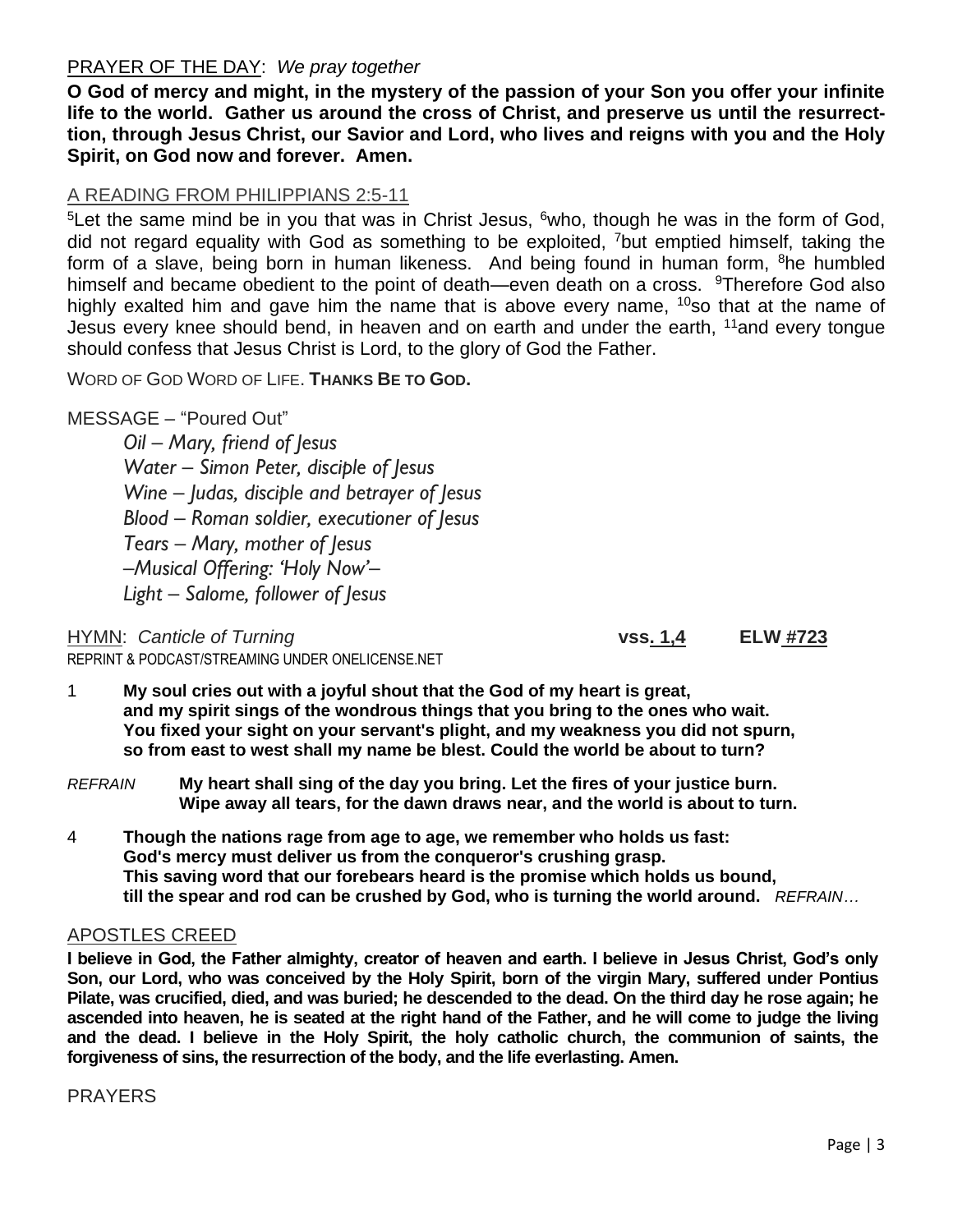# SHARING THE PEACE / GLOBE OFFERING

MUSICAL OFFERING *Bell Choir*

### OFFERING OF GIFTS- OFFERING PRAYER

- P: Extravagant God,
- **C: you have blessed us with the fullness of creation. Now we gather at your feast where you offer us the food that satisfies. Take and use what we offer here, come among us, and feed us with the body and blood of Christ, in whose name we pray. Amen.**

WORDS OF INSTITUTION – LORD'S PRAYER – INVITATION TO COMMUNION

DISTRIBUTION & HYMN *Lamb of God (Your Only Son)* **all 3 vss. ELW #336** REPRINT & PODCAST/STREAMING UNDER CCLI LICENSE

- **1 Your only Son, no sin to hide, but you have sent him from your side to walk upon this guilty sod and to become the Lamb of God.**
- REFRAIN **O Lamb of God, sweet Lamb of God, I love the holy Lamb of God. Oh, wash me in your precious blood, my Jesus Christ, the Lamb of God.**
- **2 Your gift of love we crucified. We laughed and scorned him as he died. The humble king we named a fraud and sacrificed the Lamb of God.** REFRAIN…
- **3 I was so lost, I should have died, but you have brought me to your side To be led by your staff and rod and to be called a lamb of God.** REFRAIN…

#### COMMUNION BLESSING

- BLESSING P: You are children of God, anointed with the oil of gladness and strengthened for the journey. Almighty God, majestic and mighty,  $<sup>+</sup>$  bless you this day and always.</sup>
	- **C: Amen.**

CLOSING HYMN *There in God's Garden* **vss. 1,4,6 ELW #342** REPRINT & PODCAST/STREAMING UNDER ONELICENSE.NET

- 1 **There in God's garden stands the Tree of Wisdom, whose leaves hold forth the healing of the nations: Tree of all knowledge, Tree of all compassion, Tree of all beauty.**
- 4 **See how its branches reach to us in welcome; hear what the Voice says, "Come to me, ye weary! Give me your sickness, give me all your sorrow, I will give blessing."**
- 6 **All heav'n is singing, "Thanks to Christ whose passion offers in mercy: healing, strength, and pardon. Peoples and nations, take it, take it freely!" Amen! My Master!**

*Ringing of Bell*

DISMISSAL L: Go in peace. Jesus meets you on the way.  **C: Thanks be to God.**

POSTLUDE *Bell Choir*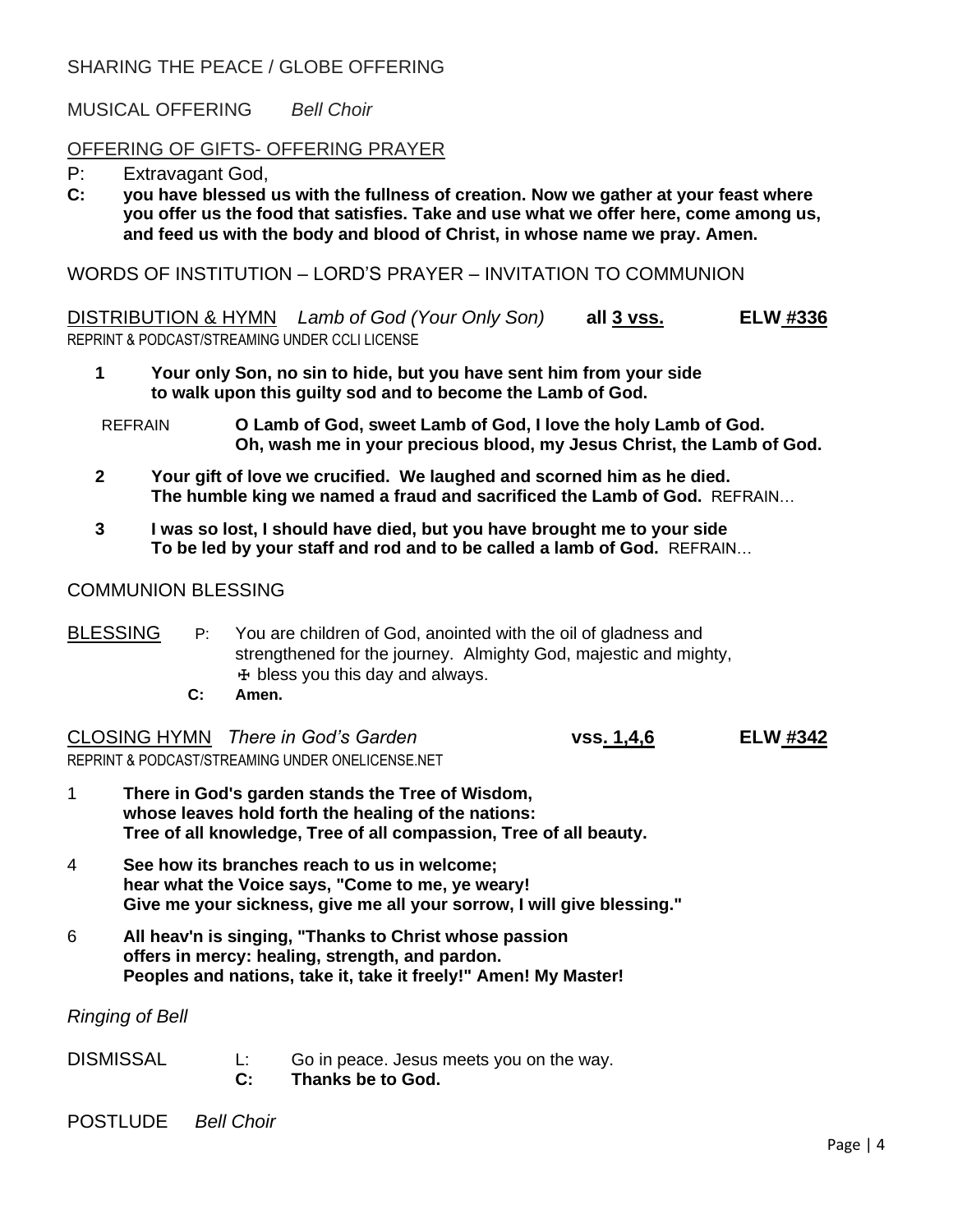# **PARTICIPANTS**

PASTOR—Julie Rogness

ASSISTING— Pastor Sara Martin Gorman & Catherine Langord Wall,

SERMON SCENES: Tom Ersland, Christine Ersland, Carmen Nesseth, Brad Nesseth, Ken & Birdie Olson, Dan Rogness, Barb Groth, Harris Haugen. MUSICAL OFFERING: Paul Bingea.

MUSICIAN—Annette Thunhorst/Piano BELL CHOIR—Tanya Short, Director

TECH CREW—Jim Braaten, Steve Johnson, Bill Lewis, Dan Rogness, Holly Aldorfer, Heidi Haugen

### **ACKNOWLEDGEMENTS**

USED WITH PERMISSION/ WORSHIP TEXTS: from *sundaysandseasons.com* under Augsburg Fortress Liturgies Annual License #SB143702.

WORSHIP TEXT: "*Poured Out*" © [www.worshipdesignsstudio.com](http://www.worshipdesignsstudio.com/) - Used with permission.

PUBLIC DOMAIN HYMNS: *Open Now Thy Gates of Beauty,* and *All Glory, Laud & Honor*.

*Canticle of the Turning* ELW 723, OL/SK[U#00762](https://www.onelicense.net/search?term=Canticle+of+the+Turning&hymnal=&hymn=&page=1&type=submit-term&addition=&downloads-only=false) , Rory Cooney, © 1990, GIA Publications, Inc.

*Lamb of God/Your Only Son* ELW 336, CCLI Song #16787, Twila Paris, © 1985 Straightway Music/Mountain Spring Music *There In God's Garden* ELW 342, OL/SKU #25045, WORDS translation Eric Routley--TREE OF LIFE (THERE IN GOD'S GARDEN) © Copyright © 1976 Hinshaw Music Inc. (administered worldwide by Fred Bock Music Company, Inc.)

#### **CONNECTIONS**

WEBSITE: **flckenyon.org** FACEBOOK: **First Evangelical Lutheran Kenyon MN** OUR YOUTUBE CHANNEL: **<https://www.youtube.com/c/FirstEvangelicalLutheranChurchKenyon>** Pastor E-Mail: **[firstpastorkenyon@gmail.com](mailto:firstpastorkenyon@gmail.com)** Pastor Phone: 952-994-1201 Church E-Mail: **[firstlutherankenyon@gmail.com](mailto:firstlutherankenyon@gmail.com)** Church Office Phone: 789-5261

#### **REMEMBER IN PRAYER**

Sid Strandemo, Faye Marcuson, Lila Cole, Mona Boomgarden, Helen Aase, Jennifer Lerfald, Carol Ronning, Carolyn Walker.

#### **CALENDAR**

| Sun/APR 10 | <b>9 AM</b><br><b>10 AM</b><br><b>10 AM</b><br>7 PM | <b>PALM SUNDAY WORSHIP - In Person &amp; Live-Streamed</b><br>Intergenerational Sunday School - Resurrection Gardens<br><b>Spring Celebration Brunch</b><br>AA. |
|------------|-----------------------------------------------------|-----------------------------------------------------------------------------------------------------------------------------------------------------------------|
| Mon/APR 11 | $1:30$ PM                                           | <b>Literary Guild</b>                                                                                                                                           |
| Wed/APR 13 | ---                                                 | No Wed Worship                                                                                                                                                  |
|            | ---                                                 | No Confirmation                                                                                                                                                 |
| Thu/APR 14 | 1 PM                                                | LOVE DAY                                                                                                                                                        |
|            | 6:30 PM                                             | Scouts/Den                                                                                                                                                      |
|            | 6:30 PM                                             | M. THURS WORSHIP -- 5th Grade 1st Communion                                                                                                                     |
|            | 7 PM                                                | AA.                                                                                                                                                             |
| Fri/APR 15 | all day                                             | On-Line/Pre-Recorded Good Friday-Prayers Around the Cross                                                                                                       |
|            | 7 PM                                                | Community Good Friday Worship @ Vang Lutheran                                                                                                                   |
| Sun/APR 17 | <b>9 AM</b>                                         | EASTER DAY WORSHIP- In Person & Live-Streamed                                                                                                                   |
|            |                                                     | <b>NO Sunday School</b>                                                                                                                                         |

## **ANNOUNCEMENTS**

**TODAY!** Sunday, April 10th at 10 am, Spring Celebration Brunch – Presented by First Lutheran Women.